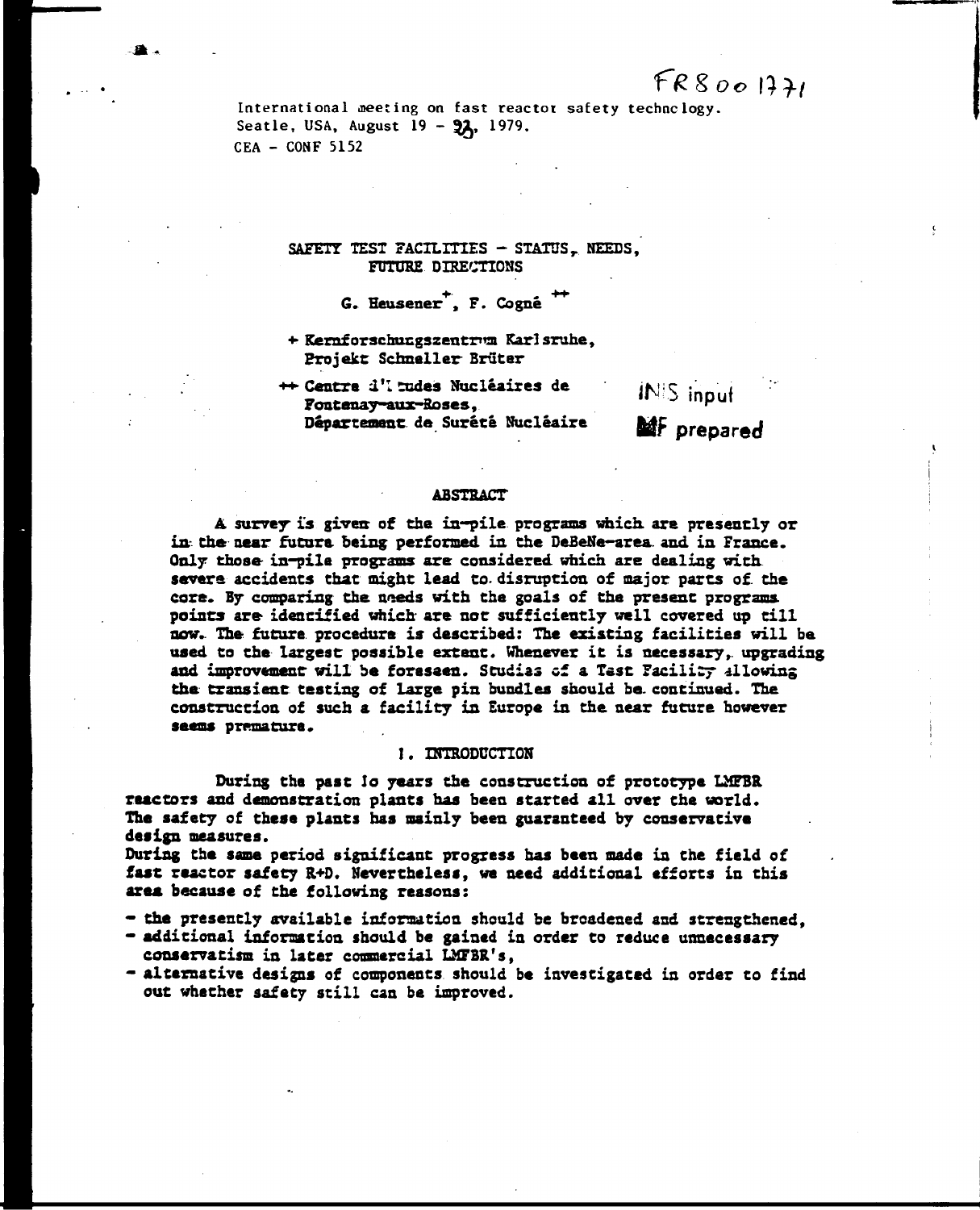#### **Attention Microfiche User,**

**The original document from which this microfiche was made was found to contain some imperfection or imperfections that reduce full comprehension of some of the text despite the gcod technical quality of the microfiche itself. The imperfections may bei** 

- **missing or illegible pages/figures**
- **wrong pagination**
- **poor overall printing quality, etc.**

**He normally refuse to microfiche such a document and request a**  replacement document (or pages) from the Mational INIS Centre **concerned. However, our experience shows that many months pass before such documents are replaced. Sometimes the Centre is not able to supply a better copy or, in some cases, the pages that were**  supposed to be missing correspond to a wrong pagina<sup>+</sup> on only. We **feel that it is better to proceed with distributing the microfiche made of xhese documents than to withhold them till the imperfections**  are removed. If the removals are subsequestly made then replacement **microfiche can be issued. In line with this approach then, our specific practice for microfiching documents with imperfections is as follows:** 

**1» A microfiche of an imperfect document will be marked with a special symbol (black circle) on the left of the title. This symbol will appear on all masters and copies of the document (1st fiche and trailer fiches) even if the imperfection is on one fiche of the report only.** 

**2. If imperfection is not too general the reason will be specified on a sheet such as this, in the space below.** 

**3.** The microfiche will be considered as temporary, but sold **at the normal price. Replacements, if they can be issued, will be available for purchase at the regular price.** 

**4» A new document will be requested from the supplying Centre.** 

**5» If the Centre can supply the necessary pages/document a new master fiche will be made to permit production of any replacement microfiche that may be requested.** 

**The original document from which this microfiche has been prepared has these imperfections:** 

| प्रिय      | missing pages/KKAXKAXKNEERXEER | Paragraphes wrongly numbered. Pages    |
|------------|--------------------------------|----------------------------------------|
| <b>EXX</b> | wrong pagination:              | seem to be missing. Starts with 2.1.2. |
|            | poor overall printing quality  | Goes to 3.4. and jumps to 4.2          |
|            | combinations of the above      |                                        |
|            | other                          | <b>INIS Clearinghouse</b><br>IAEA      |

**P. 0. Box 100 A-1400, Vienna, Austria**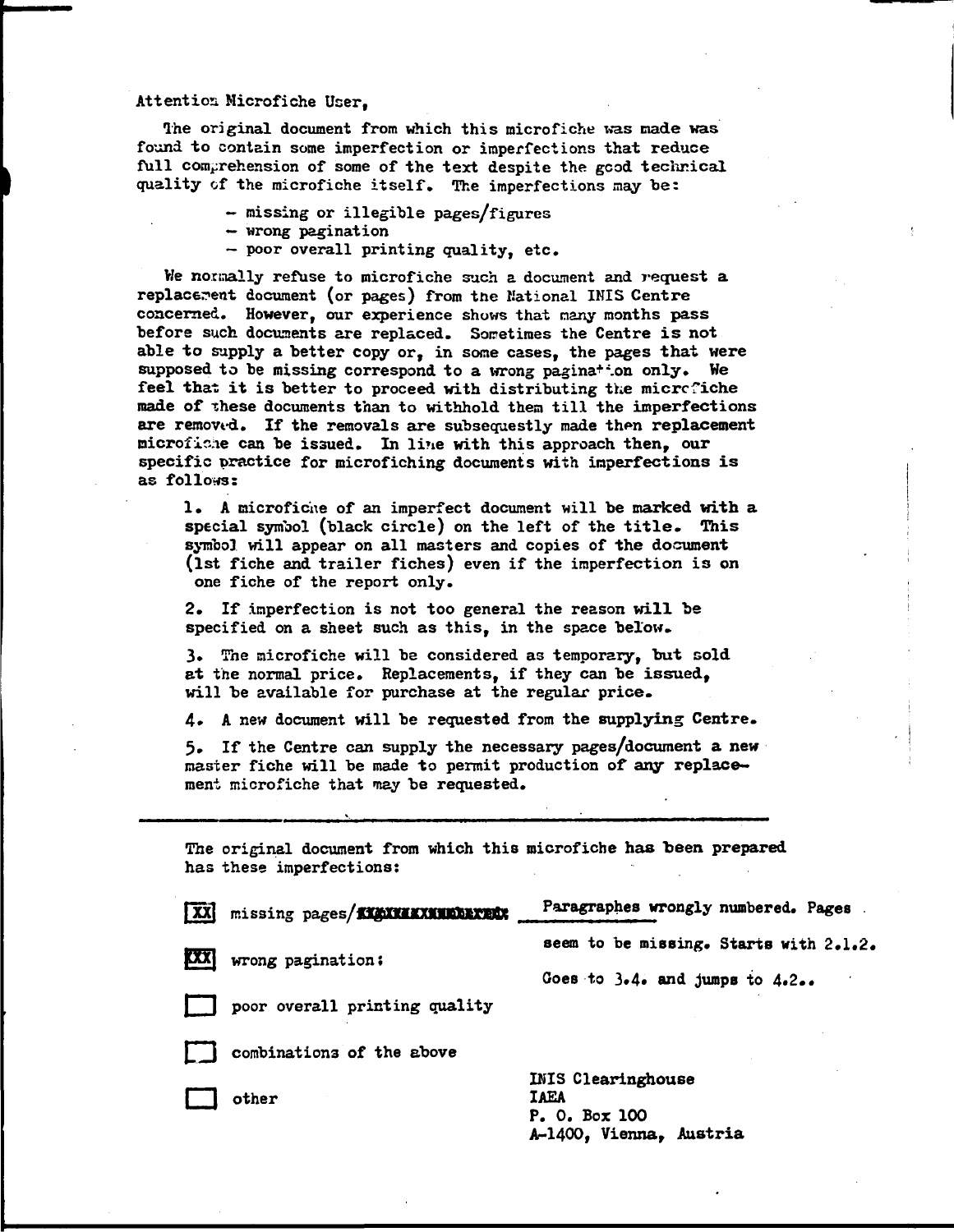## **2.J.2 FUEL PIN BEHAVIOUR PRIOR AND UP TO CLAD FAILURE**

**The course of the accident is- strongly influenced by the fuel behaviour prior Co clad failure. Phenomena to be investigated are:** 

**- thermal, expansion of the fuel,** 

- **transient fuel swelling,**
- **movement of molten clad material,**
- **release of fission gases and/or- fission products prior to- melting or at melting,**
- **internal fuel motion,**

**- time and location of clad failure.** 

**For most of these phneomena ia-pile investigation? are clearly necessary. One-pin experiments in a protctypic environment as far as temperature distri**butions in the fuel, cladding and coolant are concerned, probably are suffi**cient. The test pins themselves should have ororotgvj^c dimensions especially as far .as the length is concerned. Different kinds of pin design are of**  interest. The linear heat rating as well as the burn-up reached during pre**irradiation ara important parameters.** 

**A large number of experiments dealing with these proLlems have already been performed in the past. Additional tests will be performed in thé frame of current programs. The main goal of these tests is to isprove the proto typicality and to investigate design specific questions.** 

#### **2.1 .3 BEHAVIOUR, OF FUEL AND STEEL AFTER CLAD FAILURE**

**The following phenomena are of special interest in thi3 phase of the accident:** 

**- molten, fuel enters in a channel which might: be voided or sot,** 

- **fuel coolant ineraction,**
- **fuel and steel masses undergo extended motion and eventually will partially or totally freeze at the upper or lower parts of the core.**

**Permanent removal of fuel out of the core region is the final shut down mechanism, and so a good knowledge and description of material movement phenomena is of special importance.** 

**Large efforts have bees made is the past and will be undertaken is the future to investigate most of these problems by out-pile experiaents. In any case however, in-pile experiments seem to be desirable to confirm the outpile results. Most of these in-pile experiments ask for multipin geometry; some are asking even for multi-subassembly geometry; Linear heat ratisg and burn-up stages are important parameters to be varied.** 

#### **2.1.4 FORMATION OF POOLS**

**According** *to* **our todays knowledge the most probable course of an CTA does sot lead to an energetic disassembly but rather leads to the formation of pools formed out of a fuel/steel mixture.** 

- **Important phenomena of such a configuration are:**
- **melt through processes in still existing subassembly structures,**
- **crust and blockage formacion,**
- **pool internal heat transfer phenomena and heat transfer to che surrounding structures,**
- **formation of critical configurations as consequence of pool collapse etc.**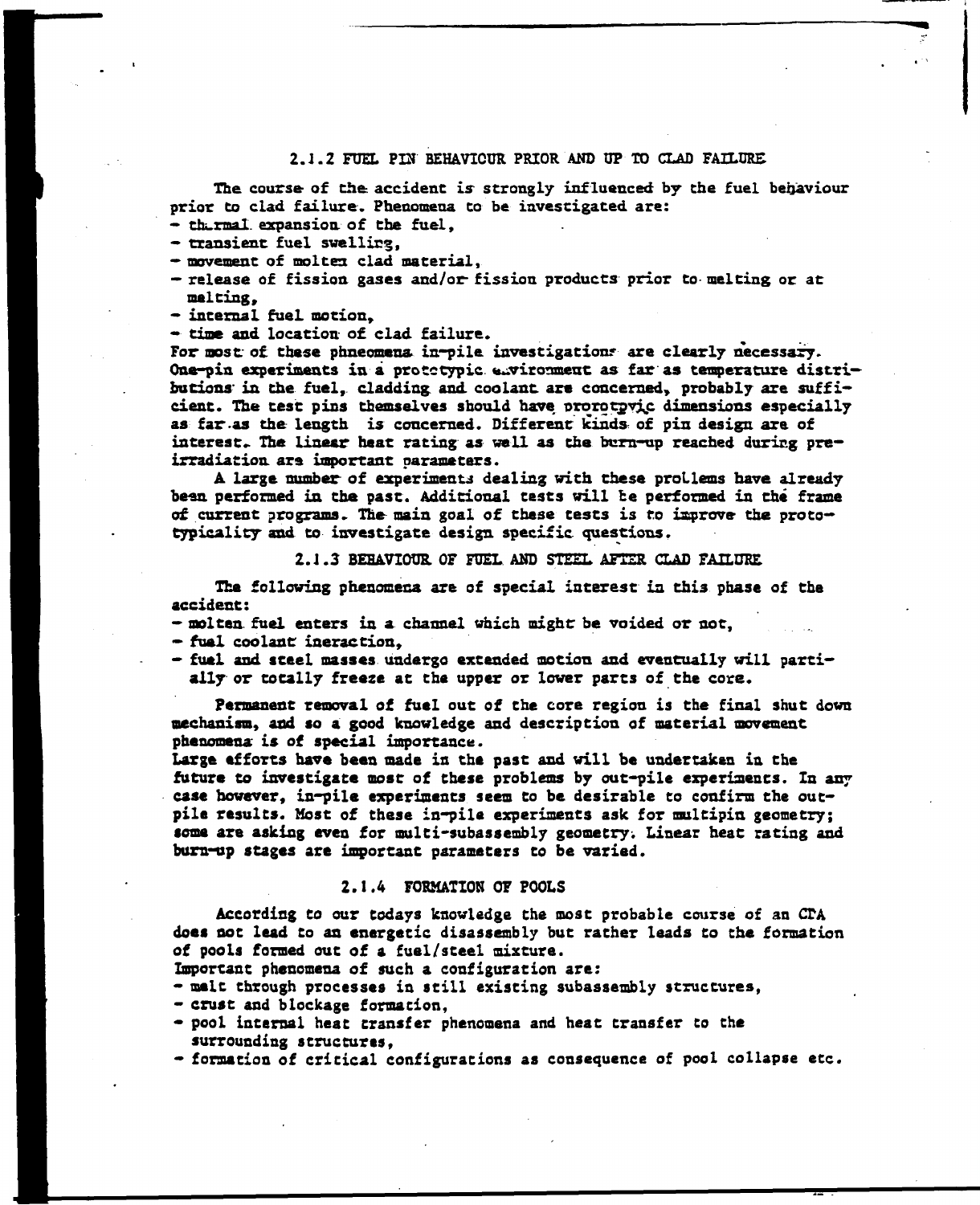#### **2.2.2 PIN-TO-PTN-PROPAGATTON**

**Fast Pin-to-Pin-Propagation today is considered as very uulikely.^This follows from theoretical considerations, out-pile experiments as well as in—pile experiments. However, the. in-pile experiments up to now- have been made using fresh pins only. It is felt that these tests have [to.be](http://to.be) repeated**  using oreirradiated pins. Slow propagation cannot be excluded with certain**ty. Under these circumstances detection of blockages preferably done by DND becomes important» Development and improvement of these detection methods are asking for in-pile experiments.** 

## **2.3.3 SUBASSEMBLY TO SUBASSEMBLY PROPAGATION**

**Two possibilities of SA to SA-propagation can be thought of:**  *k* **mechanical propagation and a thermal one. By and large a mechanical propagation, nowadays is ruled out. Even the arbitrary assumption of a violent FCI presumably does not lead, to intolerable mechanical effects in the neighboured subassemblies...** 

**This has. been proven by out-pile experiments using materials which simulate fresh, or- low irradiated steel. The same test for embrittled materials simulating, highly irradiated steel still has to be made. In the field of thermal propagation the' knowledge is much less advanced. The phenomena to be investigated are very similar to** *the.* **problems discussed under item 2.1.4. Consequently also in this case multi-pis or even multi-subassembly in-pile experiments are needed. However, no power burst capability is needed for this kind, of experiments.** 

## *2.3* **EXTRAPOLATION OF EXPERIMENTAL RESULTS TO REACTOR CONDITIONS**

**Despite the fact that the above listing of physical phenomena is not complete, it becomes clear that there is a high number of possible experimental conditions. Both the number of physical phenomena and the cumber of reactor core conditions to be simulated are large. There is therefore no hope to examine all situations by in-pile experiments only. Rather a combination of out-pile and in-pile experiments is needed. Furthermore the development of theoretical models and computer codes is extremely important in order to reach an understanding of the basic phenomena. As reactor conditions probably never can be simulated in all details, this deep understanding of basic phenomena and development of computer models axa needed to apply the experimental results to reactor conditions. From this it follows that the theoretical interpretation must accompany the experimental efforts.** 

#### **3. PRESENT STATUS OF IN-PILE PROGRAMS**

**For the investigation of the above problems large programs presently are underway in Germany, France and the Netherlands. Detailed technical**  descriptions are given during this conference /6/, /7/, /8/. Therefore only **a short summary is presented in this paper.The main test reactors which are available for safety tests are the CABRI and the SCARABEE reactors at Cadarache, the BR2 at Mol and the HFR reactor at Pettan.**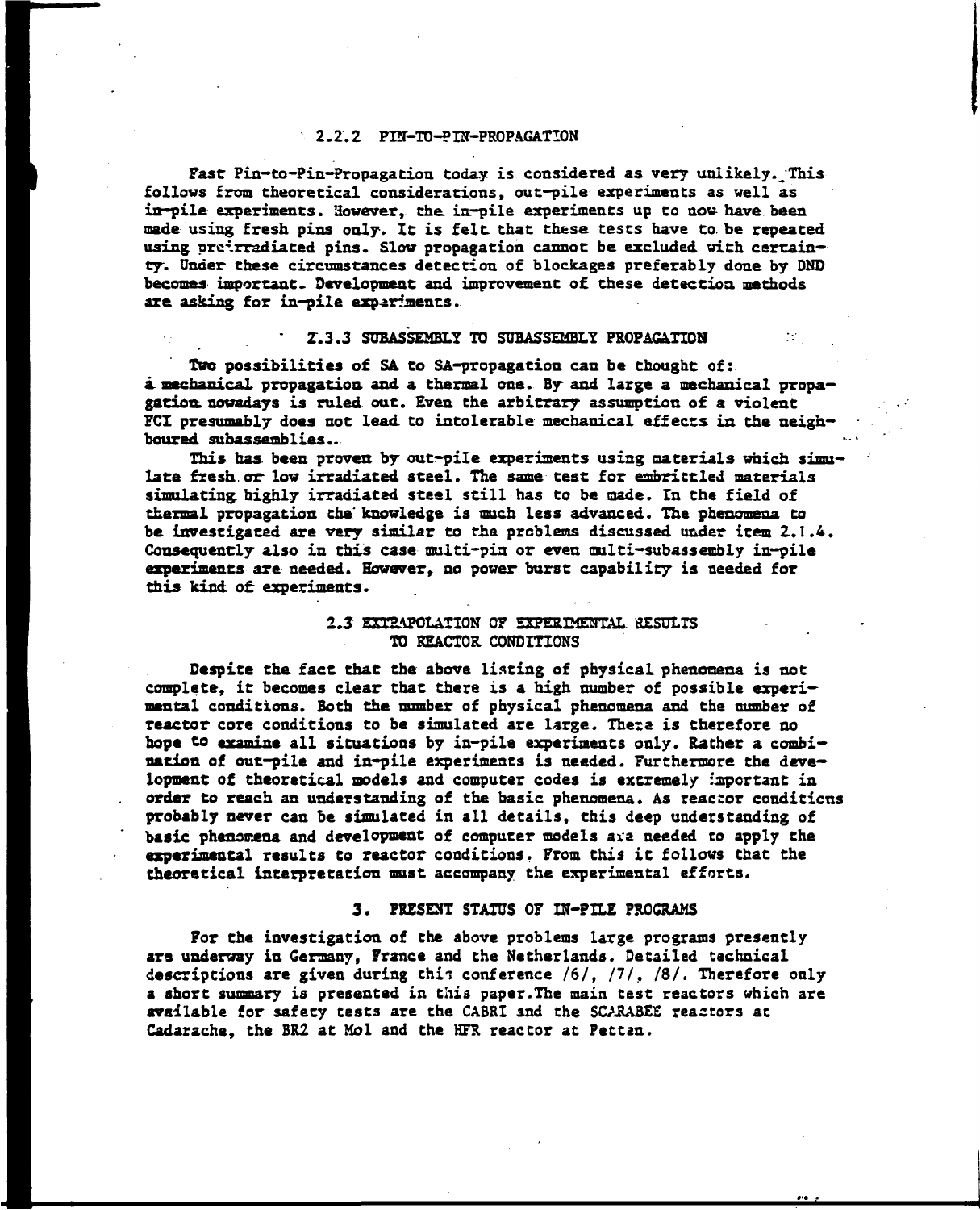**In the first two experiments which have been performed in spring J9?7 and spring 1978 the blockages were formed out of steel spheres in a cage of 4o mm length. For the third experiment which will be run early in 198o U0~ spheres will be used. The resulti of the first experiments are discussed**  during this conference /6/. However, two items should be mentioned also **here. The experiments clearly showed that** 

**— there si no fast pin-to-pin-propagation to the whole fuel element-, — fuel pin failures generate extremely clear DND signals allowing under reactor conditions automatic or reactor operacors intervention.** 

**It is planned to extend the present program by roughly 5 to 6 experiments to be performed, from 1981 to 1985. Two different kinds of experiments are under consideration:** 

- **1. Experiments with a central heat generating blockage with irradiated pins (i.e. a repetition of the present program using irradiated pins).. A total number of 2 experiments are foreseen.. -**
- **2. Meltdown experiments, of a 37-pin bundle. Investigation of dispersive fuel, b'^naviour as well as thermal, propagation phenomena shall be made. Three experiments are planned. Fresh and irradiation fuel pins shall be used»**

The irradiated fuel pins for this so-called Mol 7C follow-on program will **be taken from KNK IX. Standard KSK IX pins do have the necessary high enrichment of about 85Z and prototypical dimensions- Furthermore pins are available having two different enrichments which are needed to flatten the power distribution in the test, bundle.** 

**The feasibility study of this program is presently under investigation. The study will be finished at the end of the year.** 

**3.4 SCABABEE** 

**Like CABRX the Scarabee-reactor is a swimming-pool-type reactor. The driver core consists of MTR plate elements. The thermohydraulic and power density characteristics which can be obtained in the central sodium loop are typical for power reactor conditions.** 

**The reactor has already been used between 1971 to 1974 to investigate Che behaviour of single pins or smal' pia bundles up to 7 pins under various coolant disturbances.** 

**The following accident conditions were investigated:** 

**\* local blockages** 

**— total blockage at the inlet of the cooling channel** 

**— slow power transients** 

**— pump run down incidents without shut down.** 

**Fresh test pins have been used in this phase of the experimental program. The interpretation of these experiments has been performed as a joint venture between KfK, UKAEA and CEA. The results are reported during this conference /8/.**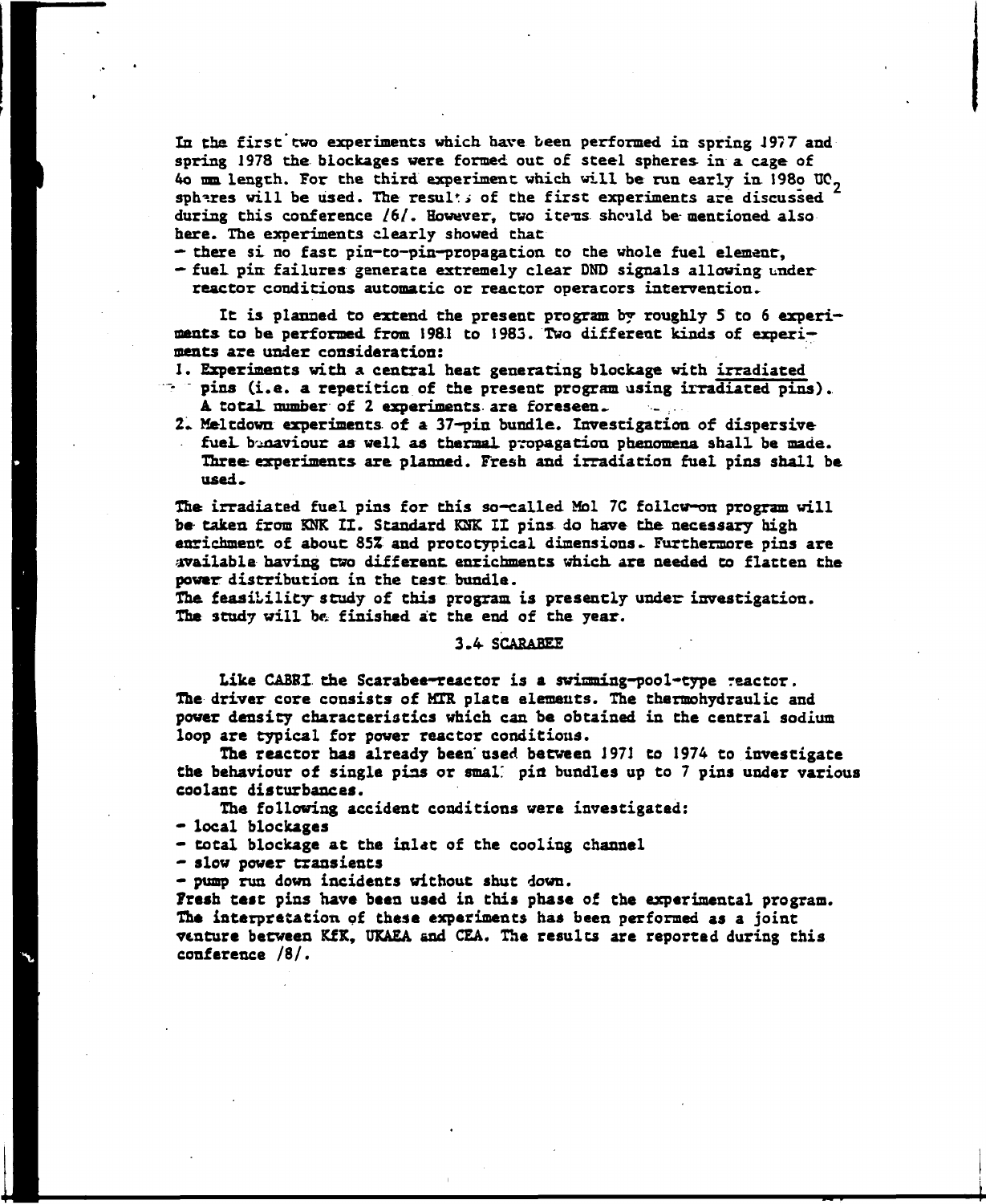**However, despite the large number of experiments, not all parameters which could be investigated in the available facilities are covered by**  the present programs. Some of them are of growing importance. To give an **example: in. the Cabri program up to cow- it was not planned to investigate the behaviour of fuel pins having hollow pellecs. From the Binex-2. experi**ment, performed 2 years ago, it became clear that such fuel pins might **offer- valuable inherent safety characteristics. We are now considering the possibilities of adding this kind of experiments to the Cabri-program.** 

**A, similar situation can be- seen in the field of low re ted pins. Fuel pins located in. the outer regions of the reactor and having lower linear . heat, ratings are expected to show differences in the transient behaviour compared to- pins having high linear heat ratings. Again experiments of this kind are not foreseen in the Cabri program up to now.** 

**In addition a large number of rather small but well posed experiments aiming at special physical details needed for the complete understanding of the- integral experiments seem to be necessary. Examples of this, kind of problems are transient fuel swelling-, fission gas release,**  heat transfer between fuel and gap under transient conditions etc. The **feasibility of all these investigations is not questioned but these additional experiments are of course time and cost consuming» Nevertheless***r* **it should be stated that as much additional use as possible should be made of existing facilities.** 

## **4.2 IMPROVEMENT AND UPGRADING**

**The programs which are presently in a planning stage partly need consi**derable improvement and modifications of the respective facility. Thi.4 is especially true for the Hol 7C foiiow-on and the Scarabee-W program.

**For both programs for instance a reliable fuel motion detection device would be of extremely high value. In the case of ER2 the use of a device like a hodoscope or Coded Aperture Imaging System certainly is not possible, therefore we are presently considering the feasibility of using in-core detectors. In the case of Scarabée similar considerations are underway.**  Another problem is caused by the fact that irradiatied pins of nearly proto**typic dimensions shall be used. The standard KNK-II pins having a fissile length of 600 ma can not be introduced into the present Mol 7C loop. Therefore either the design of the loop has to be changed or the pins have to be shortened. Additional difficulties will arise from the reassembly of**  irradiated pins to bundles and their instrumentation. All these investi**gations and modifications will need a time period of about 2 years. Taking into accout the fact that the experimental programs themselves need in addition about 3-4 years, we have to .face the situation that the currently planned programs by and large will not be finished prior to J985. Consequently a large amount of financial support as well as manpower will be needed for these programs in che years to come.**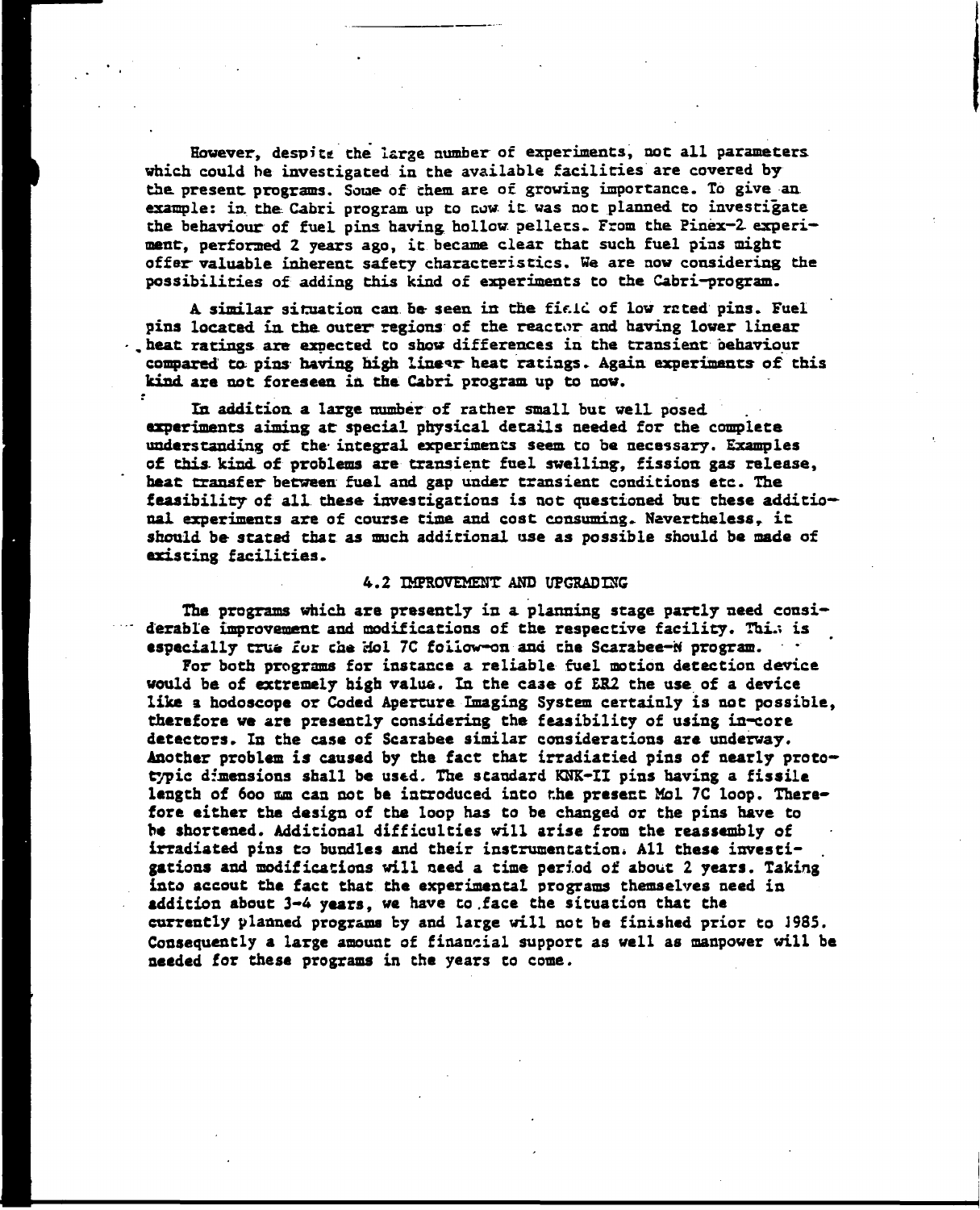**We can see that at least part of the information can be gained from the currently planned programs in the area of whole core accidents for all the important phenomena. However***r* **there are two important open points. Neither in the BR2 nor in the Scarabée reactor the transient behaviour of**  large pin bundles can be tested if there is a significant power rise. **Furthermore problems in the behaviour of boiling pools cannot be examined if multi—subassembly configurations are needed.** 

**A similar situation exists in the field of the Single Subassembly Event: Local boiling as well as detection of blockages and pin-to—pin propagation pheomena can probably be examined sufficiently in the Mol. 7C and Scarabée—N programs. On the other hand, only part of the information concerning thermal Subasseably-co-Subassembly propagation can be expected. Again multi-subassembly configuration would be desirable.** 

**Accordning to the above there are basically two items which are not covered by the current or the planned programs: the testing of large pin bundles under\* sevare power transients and testing of multi-subassembly configurations- under quasi-steady state conditions or moderate power transients.** 

**Facing this situation we have to ask ourselves whether we have to start the construction of a new test facility in the near future or not. In Germany and in France we came to the conclusion that at the present time the construction of such facilities would be premature despite the open points mentioned above. The main reasons for this statement are as follows: - the results of the. current inrpile programs should be available «hen the decisions on new facilities is mad&. Only when these results are known can a relation between the amount of effort and the sssunt of-additional** 

**information to be expected from new facilities be established. - The same requirement exists for the results of the presenc out-pile experiments. While probable not all of the information can be gained from out-pile tests, we are quite confident that the out-pile results will improve our knowledge significantly. For instance at the KfK an out-pile program has been started in Che frame of which the transient behaviour of large pin bundles up to 169 pins will be investigated. The pins are filled with thermite and by using a special technique can be ignited coherently. Material movement is visualized by high speed X-ray cinematography. First results of this program will be reported during this conference /I I/.** 

**- We are not sure whether Che CDA accident will play the same dominant role**  in the future as it was the case in the past. There is a tendency in our **countries that che CDA should no longer be a quasi-design basis accidenc**  in the future. This goal will be supported by additional engineered safe**guards and inherent safety measures like inherent shut down systems,**  low void cores etc. /9/, /lo/.